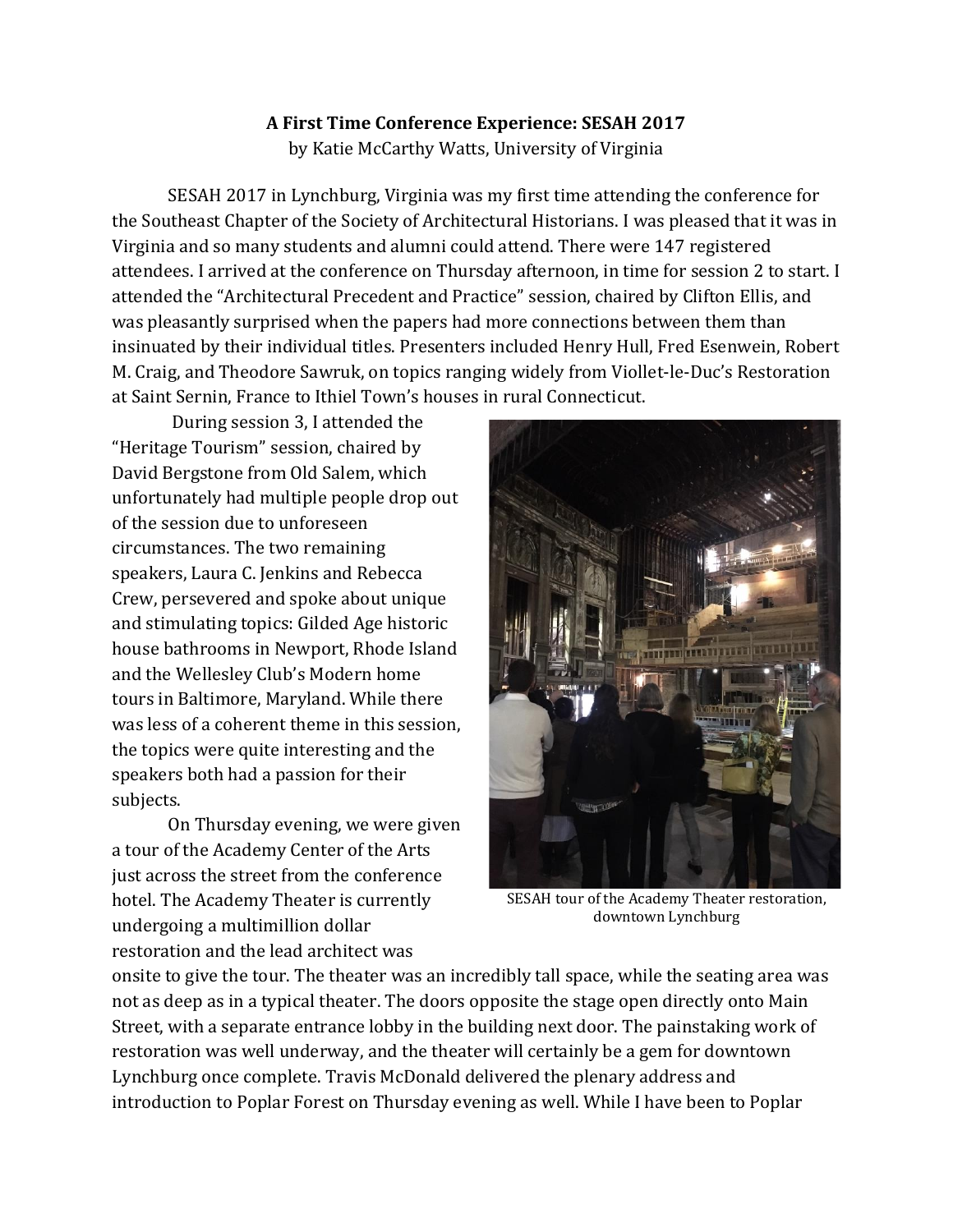Forest twice before, including a private tour with McDonald, I still learned new information about Jefferson's design, the history of the site, and the ongoing restoration of the larger cultural landscape.

On Friday morning, I attended the session, "From Jefferson to Kimball: Shaping the Architecture of Virginia" chaired by Richard Guy Wilson. The speakers included Linda Binsted on brick Palladian architecture, Marie Frank on Fiske Kimball, and Peter Giscombe on the Old Farmer's Market in Petersburg, Virginia. Unfortunately, or perhaps fortunately, I was presenting in two sessions for the remainder of the day, so I did not get to explore any other topics. The business meeting was informative, not knowing much about the operations of SESAH before attending the conference. Throughout the conference, and including the business lunch, the food and coffee were plentiful and a much-appreciated break between paper sessions. Danielle Wilkins gave a lovely presentation during the meeting with incredible photos of her year as an SAH H. Allen Brooks Travelling Fellow.

The conference ended on a high note with a tour, reception, and dinner at Poplar Forest. It was wonderful to see Poplar Forest in the evening. As the sun was setting, and the light was changing, the rooms came alive in new ways. The marbling of the wood in the new walnut doors was especially amazing in the glow of the sunset. The staff at Poplar Forest were knowledgeable and friendly as we roamed about on self-guided tours. As with any restoration project, it is a delight to return and see what has been accomplished in your absence. The reception and dinner provided time to see old friends and make new ones. I look forward to attending future SESAH conferences!

October 25, 2017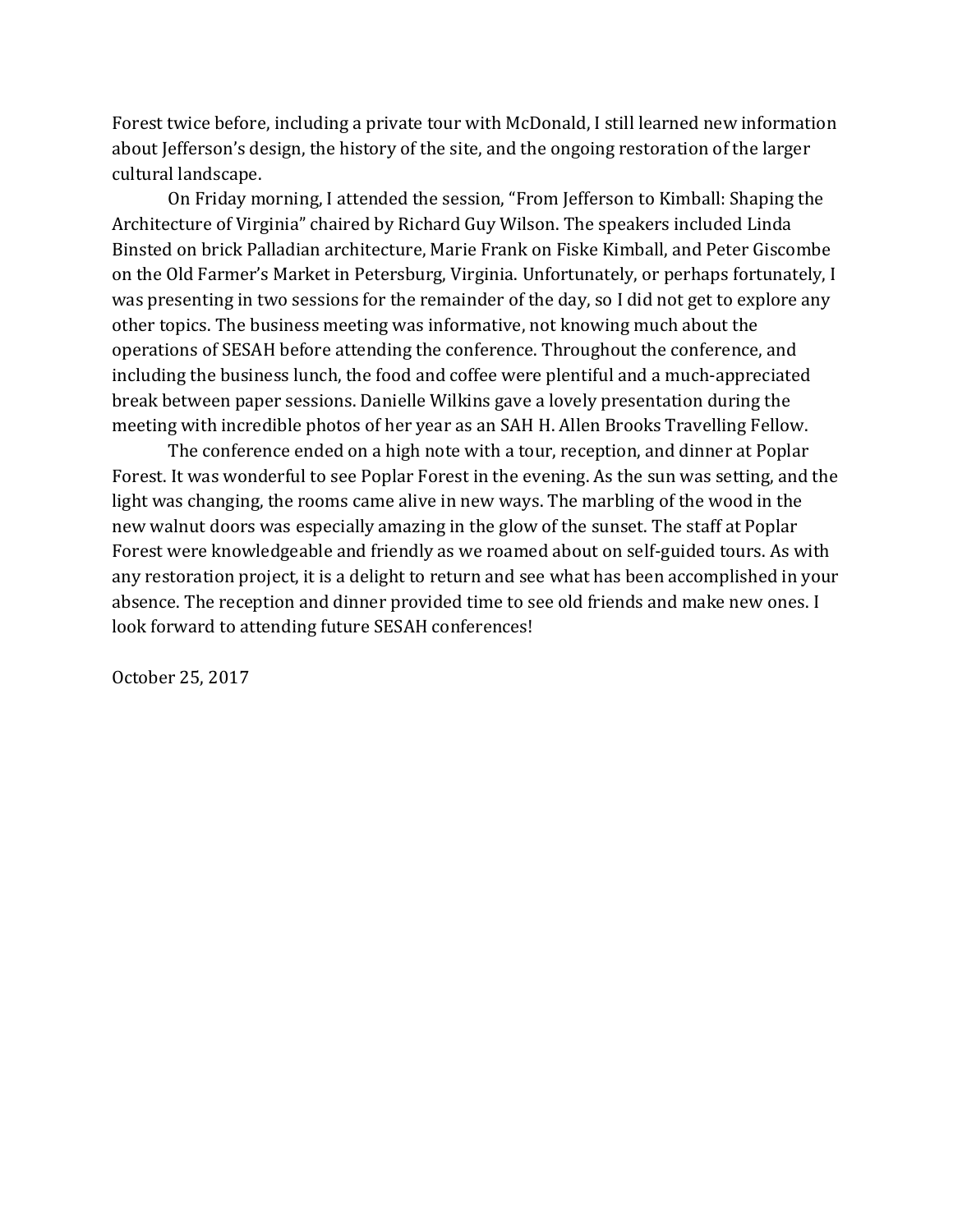## **Field Trip to Charlottesville** by Dr. Kenneth Hafertepe, Baylor University

The SESAH field trip to Charlottesville was packed with wonderful things to see. In addition to our intrepid leader, Clifton Ellis, we got to spend quality time with Richard Guy Wilson at the University of Virginia and Gardiner Hallock at Monticello.

Richard Guy Wilson presented a knowing narrative of the creation of the University of Virginia, and showed us all around the Lawn. It was a busy day at the University, as we found ourselves dodging a large wedding party, at the chapel, on the steps of the Rotunda, and in Pavilion VII. As a longtime UVA faculty member and as a leading Jefferson scholar, he was the perfect host for our group. We visited the interiors of Pavilions VII and VIII, the room of a very friendly student, and the upper gallery and terrace between two of the pavilions. Richard also showed us the one of the gardens that back up to the pavilions, and also the room thought to have been occupied by the two slaves of an early professor.



Richard Guy Wilson shows quarters of two slaves owned by a professor at the University of Virginia

For those of us who had been to Monticello before, there were many new features to examine: a new visitor center with an orientation theater, a café (the site of our lunch) a museum, and – wait for it – a large museum store. Even more changes awaited us on top of the mountain, including reconstructions of work spaces and quarters for enslaved workers at Mulberry Row and a restoration-in-progress at the early stone building that housed Monticello carpenters.

We were lucky to meet with Gardiner Hallock, director of restoration at Monticello. Gardiner showed us two restorations under way in the south wing. He took us into the original kitchen underneath the South Pavilion, showing us the older 1770s level, with evidence of a hearth, stew kettle, and built-in dresser, as well as the much higher 1806 kitchen. He also showed the room of Sally Hemmings, and discussed plans for expanded